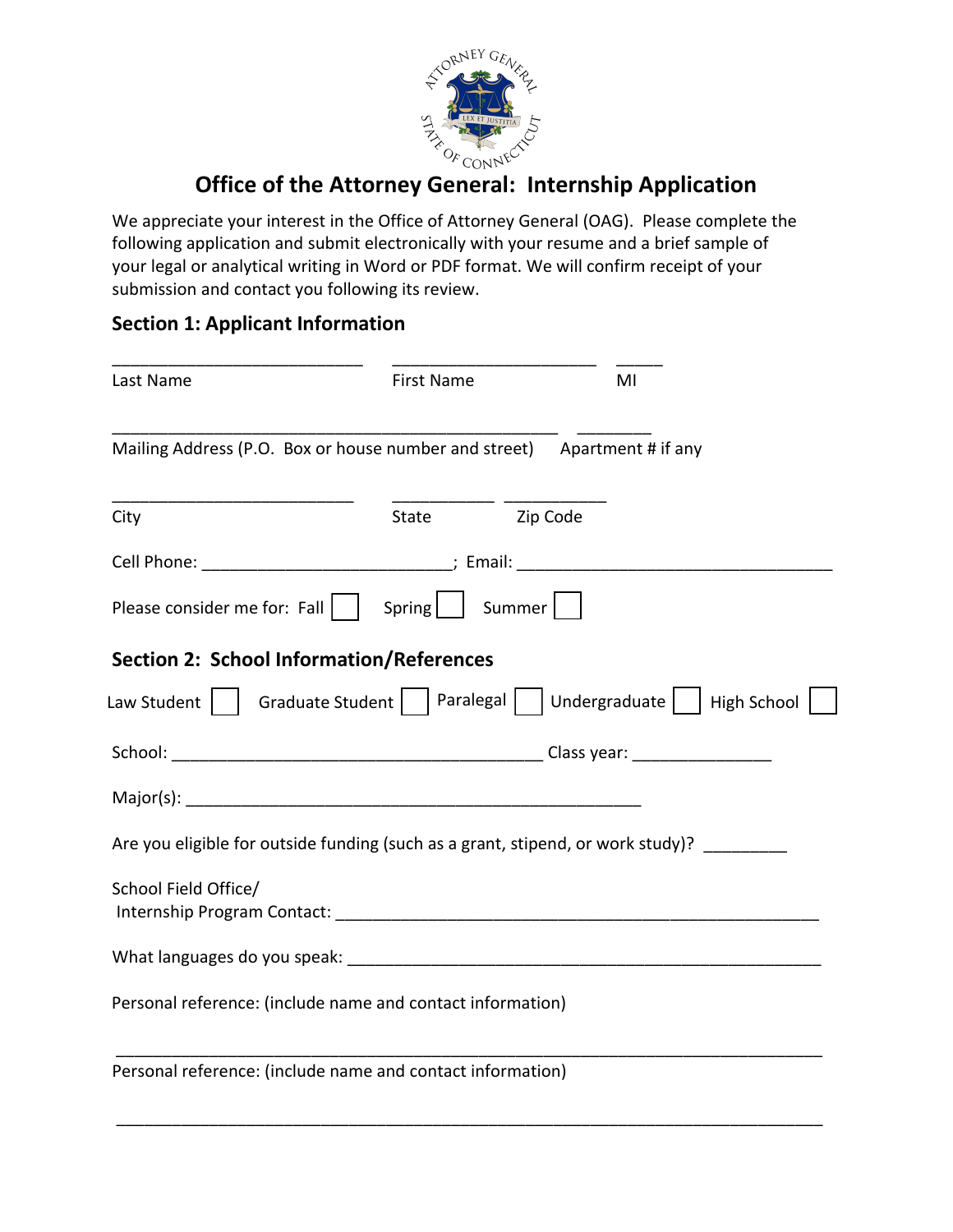## **Section 3: Placement Preferences**

Time commitment and duties vary by section, and some accept only law students. Please see internship brochure for information and indicate your placement preference: (1, 2, and 3)

| Antitrust/<br>Govt Program Fraud | Child Protection           | <b>General Litigation</b>         |
|----------------------------------|----------------------------|-----------------------------------|
| Collections/Child Support        | <b>Consumer Protection</b> | <b>Employment Rights</b>          |
| Energy                           | Fnvironment                | <b>Financial Services</b>         |
| Health & Education               | <b>Public Safety</b>       | Privacy/Data Security             |
| <b>Special Litigation</b>        | Infrastructure             | Workers' Comp/<br>Labor Relations |

How many hours per week do you plan to intern?

#### **Section 4: Supplemental Information**

Please list most recent internships, volunteer activities and employment *NOT detailed in your resume*. (Include the name of organization or employer, contact information and a brief description of your duties:)

**Please answer the following questions. Be specific as possible:**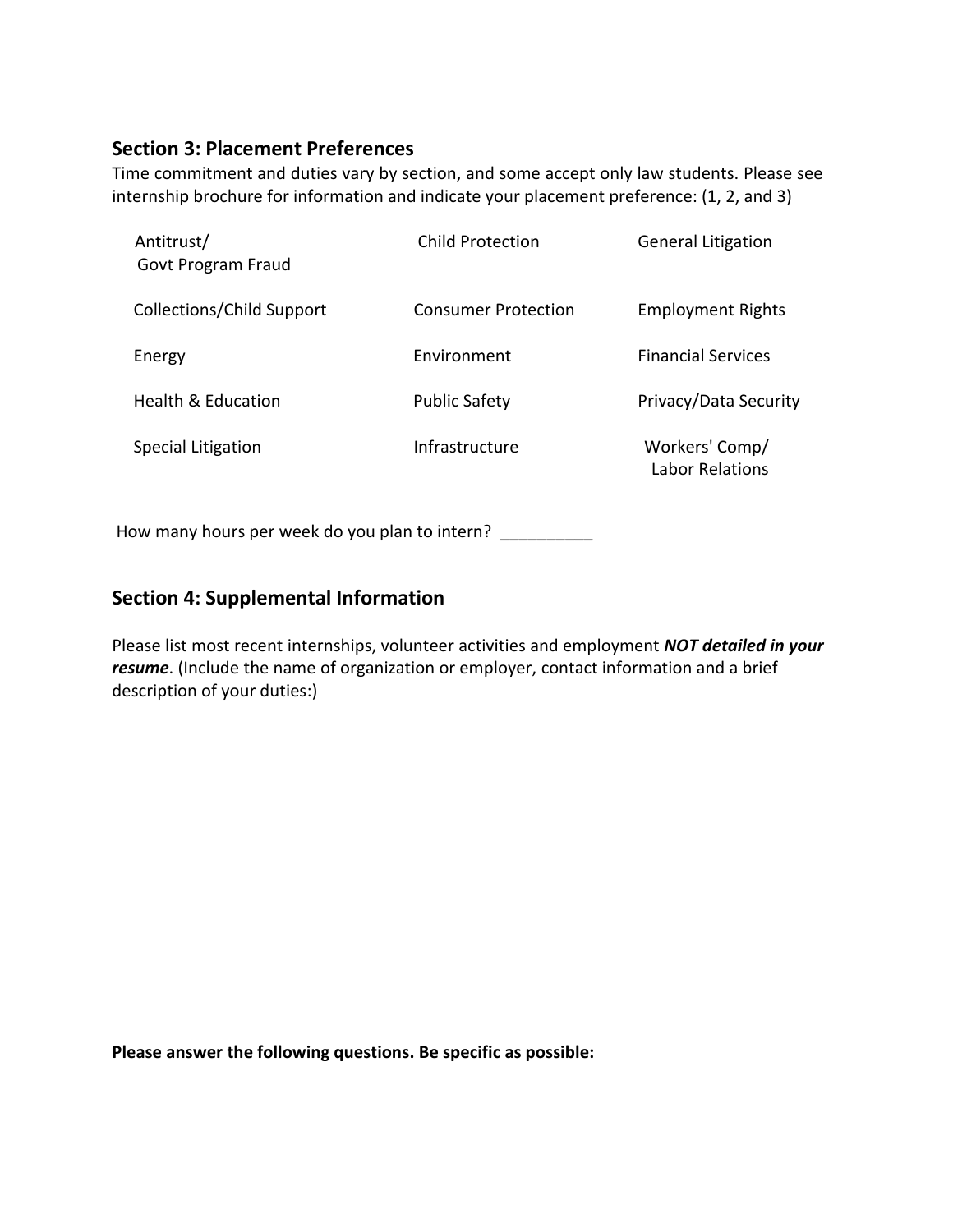1- Where did you learn about this internship and why are you interested in volunteering with the OAG?

2- What background, experience or skills do you have that could assist the OAG's work?

3- What work experience are you looking for and what would you like to learn from an internship with the OAG?